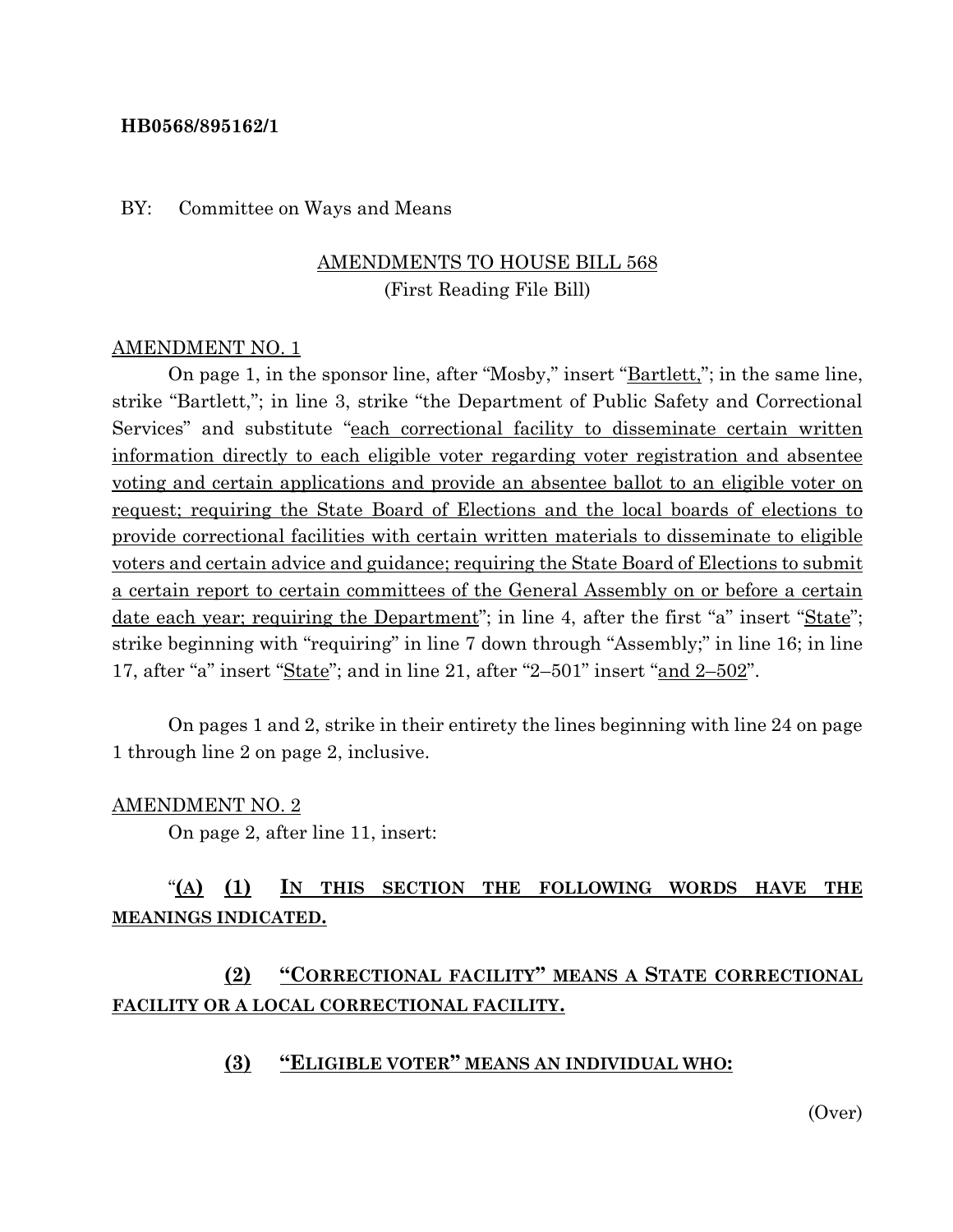**HB0568/895162/1 Committee on Ways and Means Amendments to HB 568 Page 2 of 3**

## **(I) IS INCARCERATED IN A CORRECTIONAL FACILITY; AND**

## **(II) HAS THE RIGHT TO VOTE UNDER STATE LAW.**

### **(B) EACH CORRECTIONAL FACILITY SHALL:**

**(1) DISSEMINATE WRITTEN INFORMATION DIRECTLY TO EACH ELIGIBLE VOTER ON ELIGIBILITY REQUIREMENTS TO REGISTER TO VOTE AND VOTER REGISTRATION APPLICATIONS AT LEAST 30 DAYS BEFORE THE DEADLINE TO REGISTER TO VOTE BEFORE EACH ELECTION;**

**(2) DISSEMINATE WRITTEN INSTRUCTIONS DIRECTLY TO EACH ELIGIBLE VOTER ON ABSENTEE VOTING AND ABSENTEE BALLOT APPLICATIONS IN A TIMELY MANNER BEFORE EACH ELECTION; AND** 

**(3) PROVIDE AN ABSENTEE BALLOT TO AN ELIGIBLE VOTER IF REQUESTED BY THE ELIGIBLE VOTER.**

**(C) THE STATE BOARD OF ELECTIONS AND THE LOCAL BOARDS OF ELECTIONS SHALL PROVIDE CORRECTIONAL FACILITIES WITH:**

**(1) WRITTEN MATERIALS TO DISSEMINATE TO ELIGIBLE VOTERS UNDER SUBSECTION (B) OF THIS SECTION; AND** 

**(2) ADVICE AND GUIDANCE IN CARRYING OUT THE REQUIREMENTS OF SUBSECTION (B) OF THIS SECTION.**